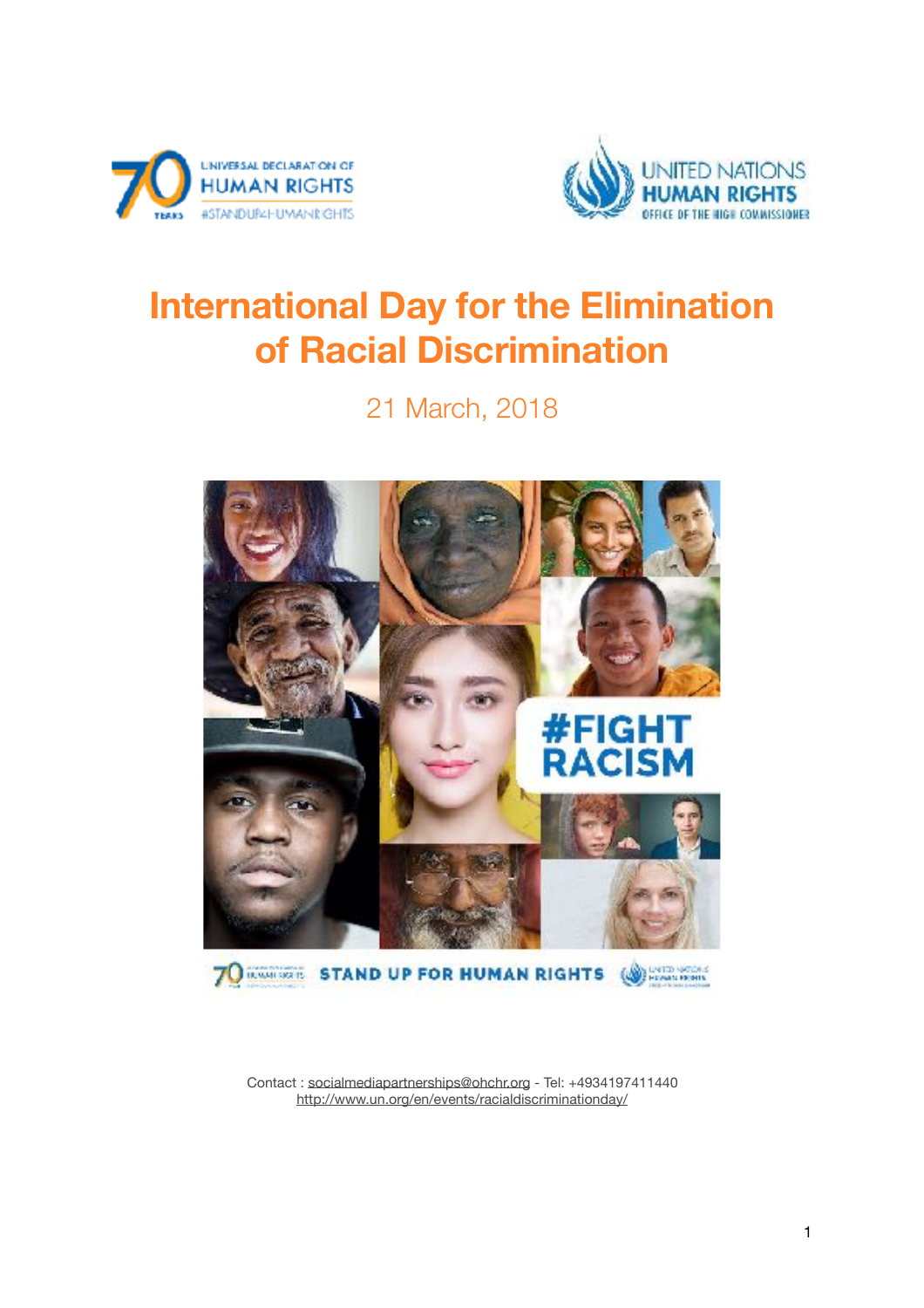# What is the International Day for the Elimination of Racial Discrimination?

Observed annually on 21 March, the International Day for the Elimination of Racial Discrimination is an opportunity to renew our commitment to building a world of justice, equality and dignity, where racial discrimination has no place. The Day was established by the UN General Assembly, commemorating the 1960 massacre by police of 69 people at a peaceful anti-apartheid demonstration in Sharpeville, South Africa.

## 2018 celebration

This year celebration of the International Day for the Elimination of Racial Discrimination is especially momentous as it coincides with the 70th anniversary of the [Universal](http://www.un.org/en/universal-declaration-human-rights/) [Declaration of Human Rights](http://www.un.org/en/universal-declaration-human-rights/) (adopted by the UN General Assembly on December 10, 1948) and the centenary of the great anti-apartheid leader Nelson Mandela birth.

### <span id="page-1-0"></span>UN resources to fight racism

The United Nations have initiated various bodies and instruments in order to fight racism including the below:

- 1. The [Committee on the Elimination of Racial Discrimination](http://www.ohchr.org/EN/HRBodies/CERD/Pages/CERDIndex.aspx) (CERD) monitors the implementation of the International Convention on the Elimination of All Forms of Racial Discrimination (adopted in 1965 and now nearing universal ratification).
- 2. UN Special Rapporteurs are independent human rights experts focusing on human rights from a thematic (or country-specific) perspective, including:
	- a. [the Special Rapporteur on contemporary forms of racism, racial discrimination,](http://www.ohchr.org/EN/Issues/Racism/SRRacism/Pages/IndexSRRacism.aspx) [xenophobia and related intolerance](http://www.ohchr.org/EN/Issues/Racism/SRRacism/Pages/IndexSRRacism.aspx)
	- b. the [Working Group of Experts on People of African Descent](http://www.ohchr.org/EN/Issues/Racism/WGAfricanDescent/Pages/WGEPADIndex.aspx)
	- c. the [Special Rapporteur on the rights of minority issues](http://www.ohchr.org/EN/Issues/Minorities/SRMinorities/Pages/SRminorityissuesIndex.aspx)
	- d. the [Special Rapporteur on the rights of Indigenous Peoples](http://www.ohchr.org/EN/Issues/IPeoples/SRIndigenousPeoples/Pages/SRIPeoplesIndex.aspx)
- 3. How individuals can submit [complaints](http://www.ohchr.org/EN/HRBodies/Pages/TBComplaints.aspx) or information:
	- a. Individual complaints to Human Rights Treaty Bodies
		- including [complaints procedure to CERD](http://www.ohchr.org/EN/HRBodies/CERD/Pages/CERDIndex.aspx)
	- b. [Information submission to Special Procedures](http://www.ohchr.org/EN/HRBodies/SP/Pages/Communications.aspx)
		- including [communications to the Special Rapporteur](http://www.ohchr.org/EN/Issues/Racism/SRRacism/Pages/IndividualComplaints.aspx) on contemporary forms of racism, racial discrimination, xenophobia and related intolerance
- 4. Human rights training programmes:
	- a. The [Indigenous fellowship programme](http://www.ohchr.org/EN/Issues/IPeoples/Pages/Fellowship.aspx)
	- b. The [Minorities fellowship programme](http://www.ohchr.org/EN/Issues/Minorities/Pages/Fellowship.aspx)
	- c. The [Fellowship programme for People of African Descent](http://www.ohchr.org/EN/Issues/Racism/WGAfricanDescent/Pages/FellowshipProgramme.aspx)
- 5. The OHCHR [Funds and Grants:](http://www.ohchr.org/EN/AboutUs/Pages/FundsAndGrants.aspx)
	- a. The [Voluntary Fund for Indigenous Populations](http://www.ohchr.org/EN/Issues/IPeoples/IPeoplesFund/Pages/IPeoplesFundIndex.aspx), which provides travel grants to facilitate the participation of representatives of indigenous communities and organisations in United Nations meetings relating to indigenous issues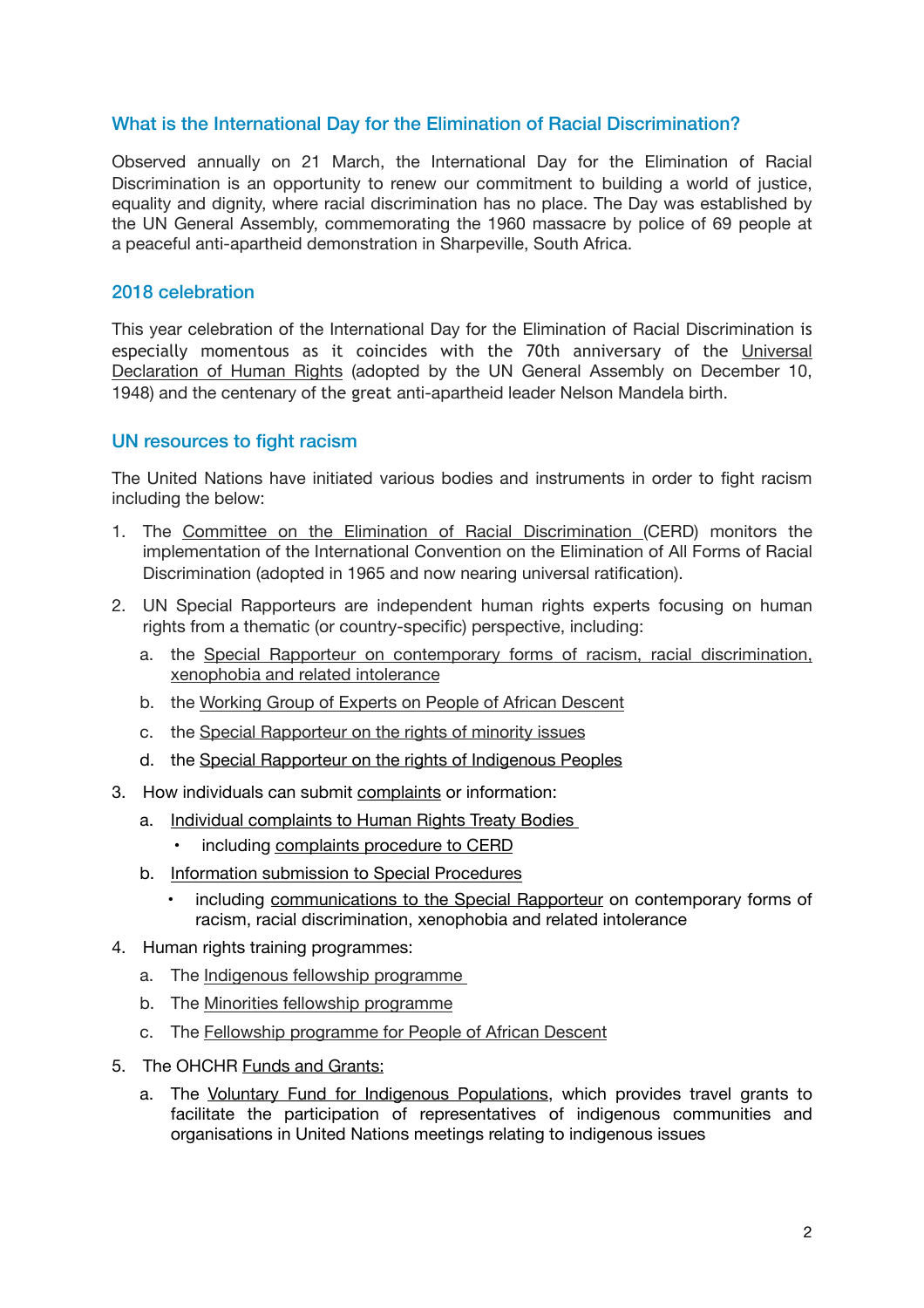- 6. The country review procedures :
	- a. [Country visit reports](http://www.ohchr.org/EN/Issues/Racism/SRRacism/Pages/CountryVisits.aspx) of the special Rapporteur on contemporary forms of racism, racial discrimination, xenophobia and related intolerance
	- b. [Country visit reports](http://www.ohchr.org/EN/Issues/Racism/WGAfricanDescent/Pages/CountryVisits.aspx) of the Working Group of Experts on People of African Descent
	- c. [Country visit reports](http://www.ohchr.org/EN/Issues/IPeoples/SRIndigenousPeoples/Pages/CountryReports.aspx) of the Special Rapporteur on the rights of Indigenous Peoples
	- d. [Country visit reports](http://www.ohchr.org/EN/Issues/Minorities/SRMinorities/Pages/visits.aspx) of the Special Rapporteur on the rights of minority issues

#### How can you support ?

Today, the UN Human Rights Office is asking people around the world to stand up for someone's rights and fight racism. Wherever we are, we can make a difference. It starts with each one of us.

We would like to share with you, below, social media assets you may want to use to mark this important Day. We encourage you to raise your voice on social media to #FightRacism and to support us in making anti-discrimination a viral cause worldwide. Here is how you can support:

- Show why this cause is important to you by sharing your own story with *"I #FightRacism because..."*
- Share one of the UN Human Rights #FightRacism campaign visuals [\(Link\)](https://trello.com/c/st6P7SRG/321-international-day-for-the-elimination-of-racial-discrimination) and/or link to the official UN [#FightRacism page](http://www.un.org/en/events/racialdiscriminationday/)



**WHEE** STAND UP FOR HUMAN RIGHTS **ONE THE** 





**70 DETER STANDED** 

- Share our educational videos about :
	- 1. The history of the International Day for the Elimination of Racial Discrimination narrated by Ian Berry, the Magnum photojournalist who witnessed the the Sharpeville massacre [\(Link\)](https://www.youtube.com/watch?v=fTcIEmgRkUY&feature=youtu.be)
	- 2. The [Special Rapporteur on contemporary forms of racism, racial discrimination](http://www.ohchr.org/EN/Issues/Racism/SRRacism/Pages/IndexSRRacism.aspx), xenophobia and related intolerance, Ms. [E. Tendayi Achiume,](http://www.ohchr.org/EN/Issues/Racism/SRRacism/Pages/CurrentMandateHolder.aspx) on how to use international Human Rights mechanisms to claim your rights when governments don't do enough to fight racism [\(Link\)](https://trello.com/c/st6P7SRG/321-international-day-for-the-elimination-of-racial-discrimination)
	- 3. Inspiring calls to action by our UN anti racism champions [Sadiq Khan,](http://standup4humanrights.org/en/hr-champions-skhan.html) Mayor of London, and [Kevin-Prince Boateng](http://standup4humanrights.org/en/hr-champions-kboateng.html), Professional Football player
- [Record yourself](https://www.un.org/en/udhr-video/) reading the articles about anti-racism in the Universal Declaration of Human Rights, and post the video on your social media